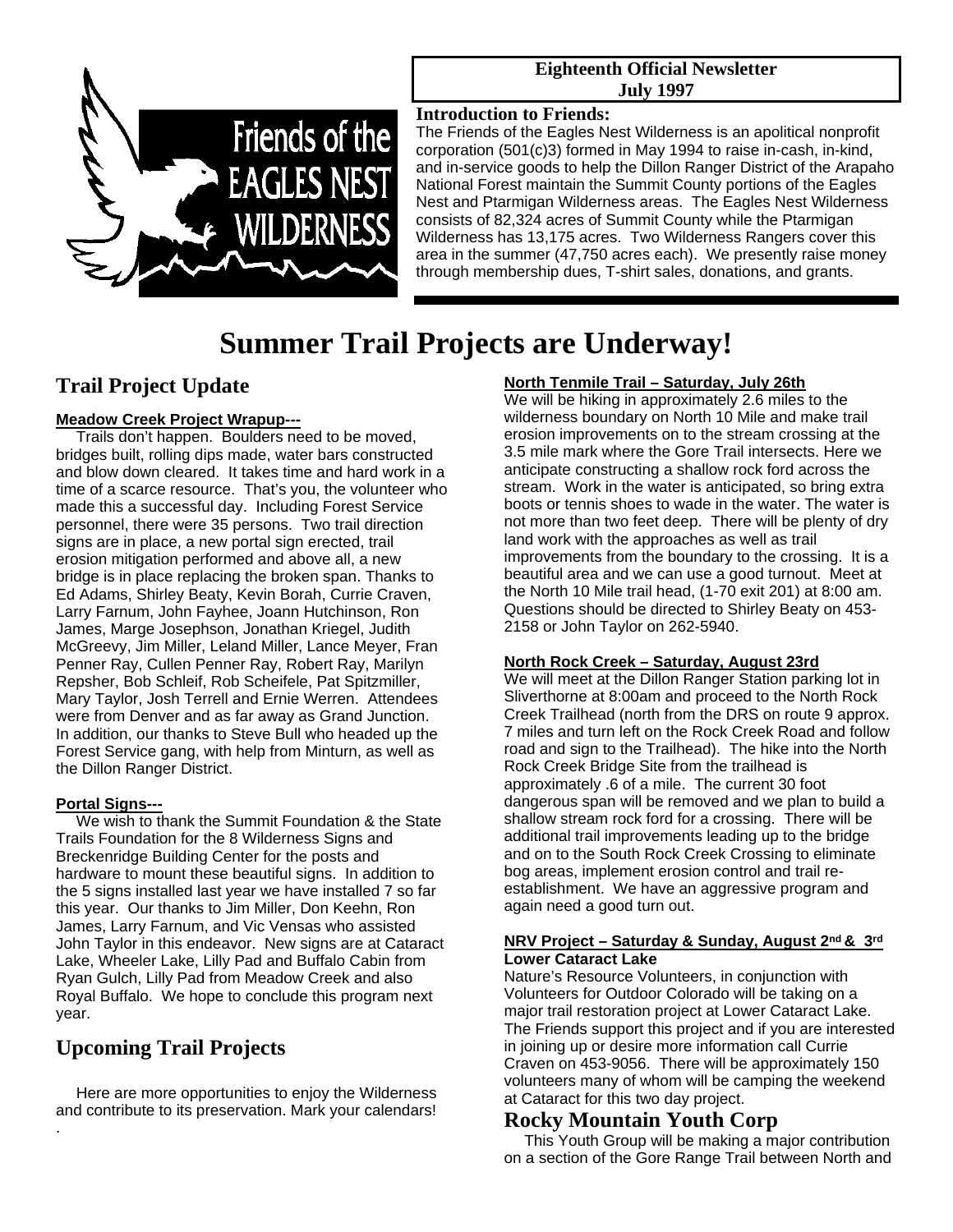South Willow Creeks. Thanks to a grant from the Great Outdoors Colorado, this group of 11 to 12 youngsters and leaders will be making two major bog areas passable, clearing some major blow downs, and improving other areas of deteriorated tread. They will be with us for two weeks commencing July 28 so say hello if you are in the area.

#### **Help Needed --**

Believe it or not. We haven't even finished our 1997 trail improvement program and F.E.N.W. in conjunction with the Forest Service are moving to establish our priorities for the 1998 season. The time to write grants for funding is close at hand in the next several months, so our funding needs must be recognized and planning in place. We solicit your input as to areas that need work i.e. hazards, trees down, etc. so we can react. We are considering Wheeler Lakes, and intend to further evaluate the Lower Boulder Lake area. Should the Slate Lake land transfer to the Eagles Nest Wilderness come to fruition, there may be some work in this area. A number of trail intersection signs are falling down and need to be replaced. Please don't hesitate to call John Taylor, Shirley Beaty, or Currie Craven and give us your thoughts.

#### **Wilderness Sports Discount**

Wilderness Sports is kindly offering a permanent 10% discount to all FENW members. Bring in your renewal thank-you for verification. A list of current members has been given to Wilderness Sports.

 New members, from now until July 4, 1997, will receive half the amount of their membership fee in store credit. If a new member joins at the \$20 level, he/she will automatically earn a \$10 store credit. Application forms are available in the store.

 Please tell all your friends about our terrific group, the great work we do, and this generous offer. Get them to join and buy some of those new summer outdoor items at a discount!

## **Gore Range Trail Sunday Hikes**

Holly English, a long time Wilderness Ranger will continue to lead, on her Sunday day off, familiarization hikes mainly in the Gore Range. Hikes will range from 6 to 12 miles in length and be limited to 12 people. Hikers will meet at the Dillon Ranger Station in Silverthorne as follows:

Sunday, July  $20<sup>th</sup> - TBD$ 

Sunday, August  $10<sup>th</sup> - TBD$ 

September – TBD – Overnight from Brush Creek to Slate Lake

Holly knows the Gore like the back of her hand. Come and join us for a great time.

Make reservations with John Taylor or Currie Craven. (Must be a Member of Join to participate)

## **New Members, Renewals & Grants/Donations:**

Welcome to Anthony Effinger, Diana Bianco, Jack Ellsworth, Molly Mackown, Bob & Jo Schmitt, Herb

Taylor & KiKi Lamb, Bob & Fran Penner Ray, Bill & Marylee Adamson and Frank Schrage. Renewals were greatfully received from Josh Childs, and Wildernest Associates. A thank you to John Fayhee who gave the proceeds from his Continental Divide talk at the Community Center to FENW.

Please remember to pass the word along to your friends about the great work we're doing! Membership dues enable us to donate money to the Forest Service for volunteers and for Wilderness Rangers! Plus we need lots of people for trail projects, grant writing, and publications!

## **The Continental Divide Land Trust**

Xxxxxxxxxxxxxxxxxxxxxxxxxxxxxxxxxxxxxxxxxxxxxxx xxxxxxxxxxxxxxxxxxxxxxxxxxxxxxxxxxxxxxxxxxxxxxxxxx xxxxxxxxxxxxxxxxxxxxxxxxxxxxxxxxxxxxxxxxxxxxxxxxxx xxxxxxxxxxxxxxxxxxxxxxxxxxxxxxxxxxxxxxxxxxxxxxxxxx xxxxxxxxxxxxxxxxxxxxxxxxxxxxxxxxxxxxxxxxxxxxxxxxxx xxxxxxxxxxxxxxxxxxxxxxxxxxxxxxxxxxxxxxxxxxxxxxxxxx xxxxxxxxxxxxxxxxxxxxxxxxxxxxxxxxxxxxxxxxxxxxxxxxxx xxxxxxxxxxxxxxxxxxxxxxxxxxxxxxxxxxxxxxxxxxxxxxxxxx xxxxxxxxxxxxxxxxxxxxxxxxxxxxxxxxxxxxxxxxxxxxxxxxxx xxxxxxxxxxxxxxxxxxxxxxxxxxxxxxxxxxxxxxxxxxxxxxxxxx xxxxxxxxxxxxxxxxxxxxxxxxxxxxxxxxxxxxxxxxxxxxxxxxxx xxxxxxxxxxxxxxxxxxxxxxxxxxxxxxxxxxxxxxx

## **Wilderness Ranger Welcome**

Last month we introduced Laura Howse and Eric Nelson, two of the four wilderness rangers on the Dillon Ranger District this summer. This month we are please to include bios for Jimmy Gaudry and Tim Lydon. Welcome to all.

Jimmy Gaudry is originally from New Orleans and returns to the Dillon Ranger District for his second season as a wilderness ranger. Jimmy is a master's candidate at the School of Natural Resources. His thesis topic is on "Authority of the Resource" which teaches back country users to respect the natural environment based on the potential impacts to the resource, not just on the regulation. Jimmy has also worked as a wilderness ranger in the Brideger Wilderness in Wyoming.

Tim Lydon is originally from Connecticut and has lived in Summit County for the past six years. Tim tells us that "Originally I intended to spend one season here, but was so impressed with the surroundings, I decided to stay throughout the year and enjoy taking full advantage of Colorado's skiing, backpacking, and white water opportunities." Tim has worked the past three seasons for the Forest Service in Alaska as an interpreter on the trail crew, and as a wilderness ranger. During the "off" seasons (non-ski) you can find him on the West Coast or in Alaska sea kayaking or on other adventures.

## **New Board Members**

The Board Members have expanded the Board and we are pleased to announce the addition of three new Board members. John Fayhee is a returning Board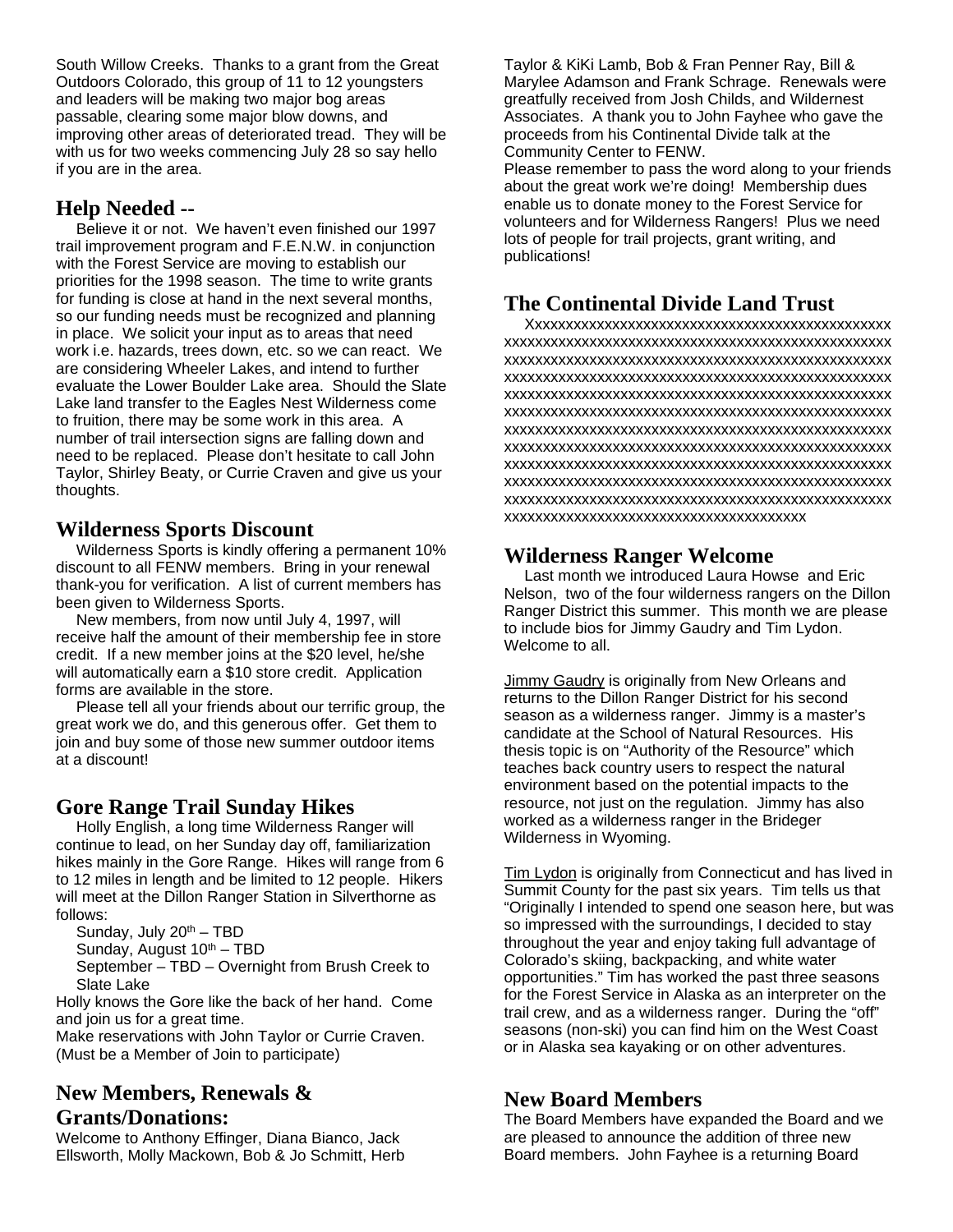member. Shirley Beaty is Co-chairperson, trails and Carol Padlick will he handling he

newsletter.xxxxxxxxxxxxxxxxxxxxxxxxxxxxxxxxxxxxxxxx xxxxxxxxxxxxxxxxxxxxxxxxxxxxxxxxxxxxxxxxxxxxxxxxxx xxxxxxxxxxxxxxxxxxxxxxxxxxxxxxxxxxxxxxxxxxxxxxxxxx xxxxxxxxxxxxxxxxxxxxxxxxxxxxxxxxxxxxxxxxxxxxxxxxxx xxxxxxxxxxxxxxxxxxxxxxxxxxxxxxxxxxxxxxxxxxxxxxxxxx xxxxxxxxxxxxxxxxxxxxxxxxxxxxxxxxxxxxxxxxxxxxxxxxxx xxxxxxxxxxxxxxxxxxxxxxxxxxxxxxxxxxxxxxxxxxxxxxxxxx xxxxxxxxxxxxxxxxxxxxxxxxxxxxxxxxxxxxxxxxxxxxxxxxxx xxxxxxxxxxxxxxxxxxxxxxxxxxxxxxxxxxxxxxxxxxxxxxxxxx xxxxxxxxxxxxxxxxxxxxxxxxxxxxxxxxxxxxxxxxxxxxxxxxxx xxxxxxxxxxxxxxxxxxxxxxxxxxxxxxxxxxxxxxxxxxxxxxxxxx xxxxxxxxxxxxxxxxxxxxxxxxxxxxxxxxxxxxxxxxxxxxxxxxxx xxxxxxxxxxxxxxxxxxxxxxxxxxxxxxxxxxxxxxxxxxxxxxxxxx xxxxxxxxxxxxxxxxxxxxxxxxxxxxxxxxxxxxxxxxxxxxxxxxxx xxxxxxxxxxxxxxxxxxxxxxxxxxxxxxxxxxxxxxxxxxxxxxxxxx xxxxxxxxxxxxxxxxxxxxxxxxxxxxxxxxxxxxxxxxxxxxxxxxxx xxxxxxxxxxxxxxxxxxxxxx

#### **Fundraising Update**

As requested by a member at the Annual Meeting, here's the status. FENW supports the Slate Creek Land Exchange. Following is an excerpt from a letter from Currie Craven, President, to the Colorado Congressional Delegation.

"Dear Senator Campbell,

I am writing on behalf of the members of the Friends of the Eagles Nest Wilderness. The purpose of this letter is to encourage the addition of the 160 acre Slate Creek parcel in the Eagles Nest Wilderness in the course of the Slate Creek land exchange currently under consideration between the U.S. Forest Service and various parties in Summit County. (description of FENW)

The Friends of the Eagles Nest Wilderness would like to respectfully and formally request the assistance of every member of the Colorado delegation to the U.S. Senate to facilitate this process of adding Mr. Howard Moser's traded land to the Eagles Nest Wilderness with no

further action by the Congress or the Secretary of Agriculture. (closing thank you)"

#### **Earth Day Celebration**

Celebrate Earth Day on April 26, 1997, by joining other Summit Countyites to clean up Green Mountain Reservoir Campgrounds. Meet at the Forest Service office in Silverthorne at 9 am. Bring your gloves, sunscreen, and mud boots! Return time estimated at 1 pm.

 Thanks to sponsors: breakfast by Copper Mountain Resort, transportation by Summit Stage, lunch by Ralston Resorts, Water Bottle by the Sierra Club, posters

by Summit Recycling Project, and trash bags and lunch speaker by the USFS. Win extra special prizes!

 Questions? Call Summit Foundation's Volunteer Network at 453-9021.

#### **Needed: Interpretive Display Coordinator**

FENW needs someone to coordinate completion of the Wilderness Interpretive Display for the Dillon Ranger District Office in Silverthorne. A lot of work has been done already. Someone needs to take the bull by the horns and coordinate the finishing touches. If you're interested, please call Currie at 453-9056.

## **Board Of Directors**

Currie Craven, Chairman and President, 453-9056 Maryann Gaug, Secretary & Grants, 468-6219 Bill Grindle, Social Monitoring, 468-7459 Jonathan Kriegel, Forest Plan Task Force, 262-2399 John Taylor, Treasurer, Membership, & Trails, 262-5940 Joan Theroux, Publications, 668-3304 Shirley Beaty, Co-chairperson, Trails, 453-2158 Carol Padlick, Newsletter. 262-2929

|                                                                                                                                                                                                                                         | Friends of the Eagles Nest Wilderness Membership Form                                       |
|-----------------------------------------------------------------------------------------------------------------------------------------------------------------------------------------------------------------------------------------|---------------------------------------------------------------------------------------------|
| Yes! I want to join Friends and help preserve Summit County Wilderness. Sign me up at the:                                                                                                                                              |                                                                                             |
| Trailhead Level (\$10 per year)<br>Buffalo Mountain Level (\$20 per year)<br>Cataract Lake Level (\$30 per year)<br>Red Buffalo Pass Level (\$50 per year)<br>Eagles Nest Level (\$100 per year)<br>Mount Powell Level (\$500 per year) |                                                                                             |
|                                                                                                                                                                                                                                         | Mailing<br> Name: _______________________________Address: _________________________________ |
|                                                                                                                                                                                                                                         |                                                                                             |
|                                                                                                                                                                                                                                         |                                                                                             |